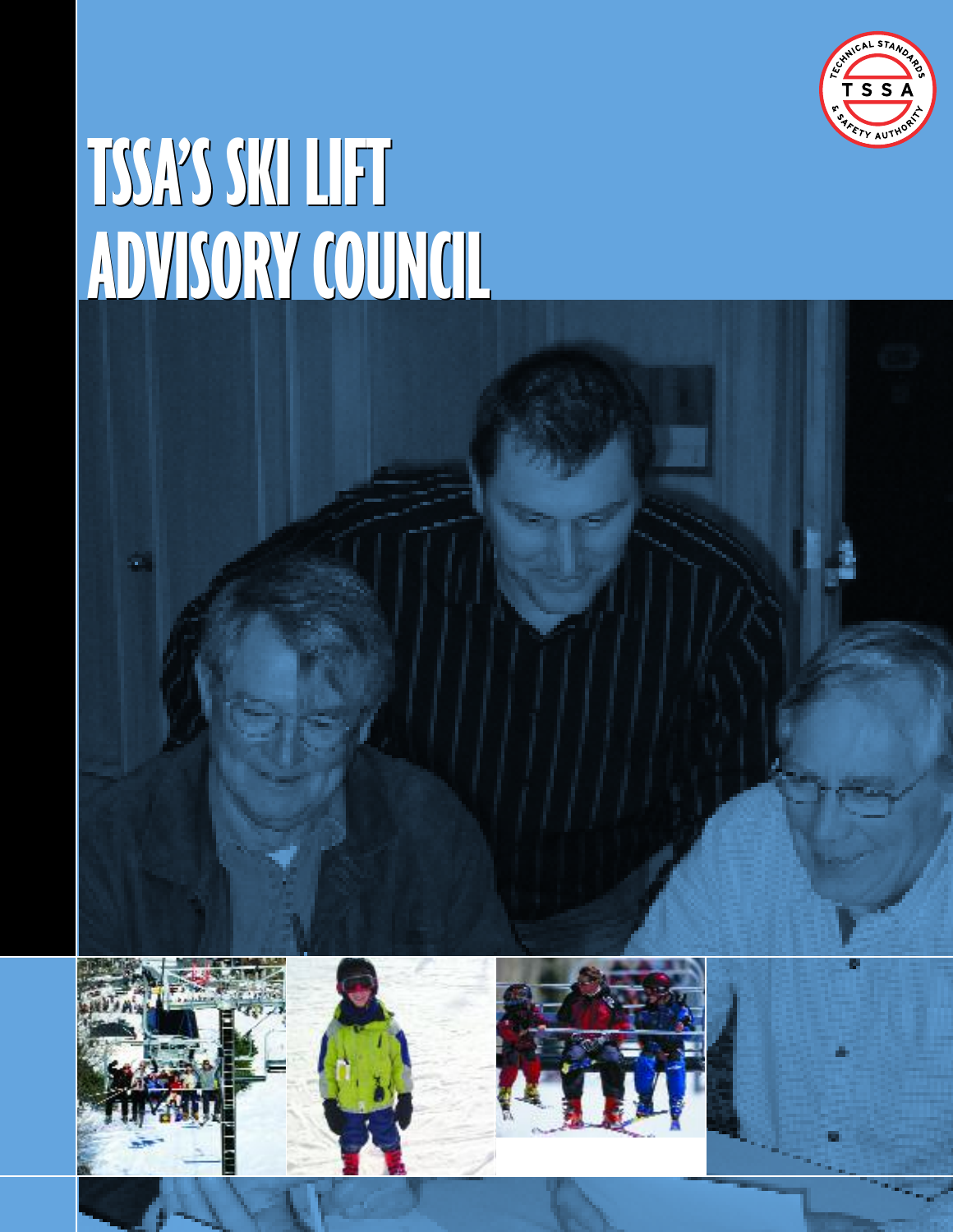#### **INTRODUCTION**

The Technical Standards and Safety Authority (TSSA) regulates safety in Ontario in a proactive, prevention-based manner. In order to provide strategic oversight and management of safety regulations and issues, TSSA actively solicits advice from key industry stakeholders within regulated industries through TSSA advisory councils.

To ensure safety services are developed in context, advisory councils provide a forum through which TSSA consults with industry relative to its safety services, gaining valuable input to guide TSSA decision-making and operations.

Composed of stakeholder representatives from TSSA-regulated industries, the advisory councils work with TSSA to:

- > **support** existing safety initiatives;
- > **identify** industry-specific issues;
- > **collaborate** on policies to enhance safety; and
- **improve** service delivery and customer relationships.

TSSA works with 11 advisory councils: Ski Lifts, Agriculture, Boilers and Pressure Vessels, Natural Gas, Operating Engineers, Liquid Fuels, Amusement Devices, Propane, Upholstered and Stuffed Articles, Elevating Devices, and Consumers.

Advisory councils remain important allies in the evolution of TSSA toward becoming the world leader in public safety services.

#### ORIGINS OF THE SKI LIFT **ADVISORY COUNCIL**

With the divestiture of the Technical Standards Division in 1996, TSSA became the not-for-profit, self-funded delegated administrative authority under the *Technical Standards and Safety Act, 2000*, assuming responsibility for public safety services in four mandated sectors, including ski lift operations. The Ski Lift Advisory Council was formed in November 2003 to advise on strategic matters affecting the industry.

#### **COMPOSITION**

The Ski Lift Advisory Council is made up of 13 representatives from the ski lift industry, including ski resort services, ski lift manufacturers and engineering services, as well as insurance and consumer representatives.